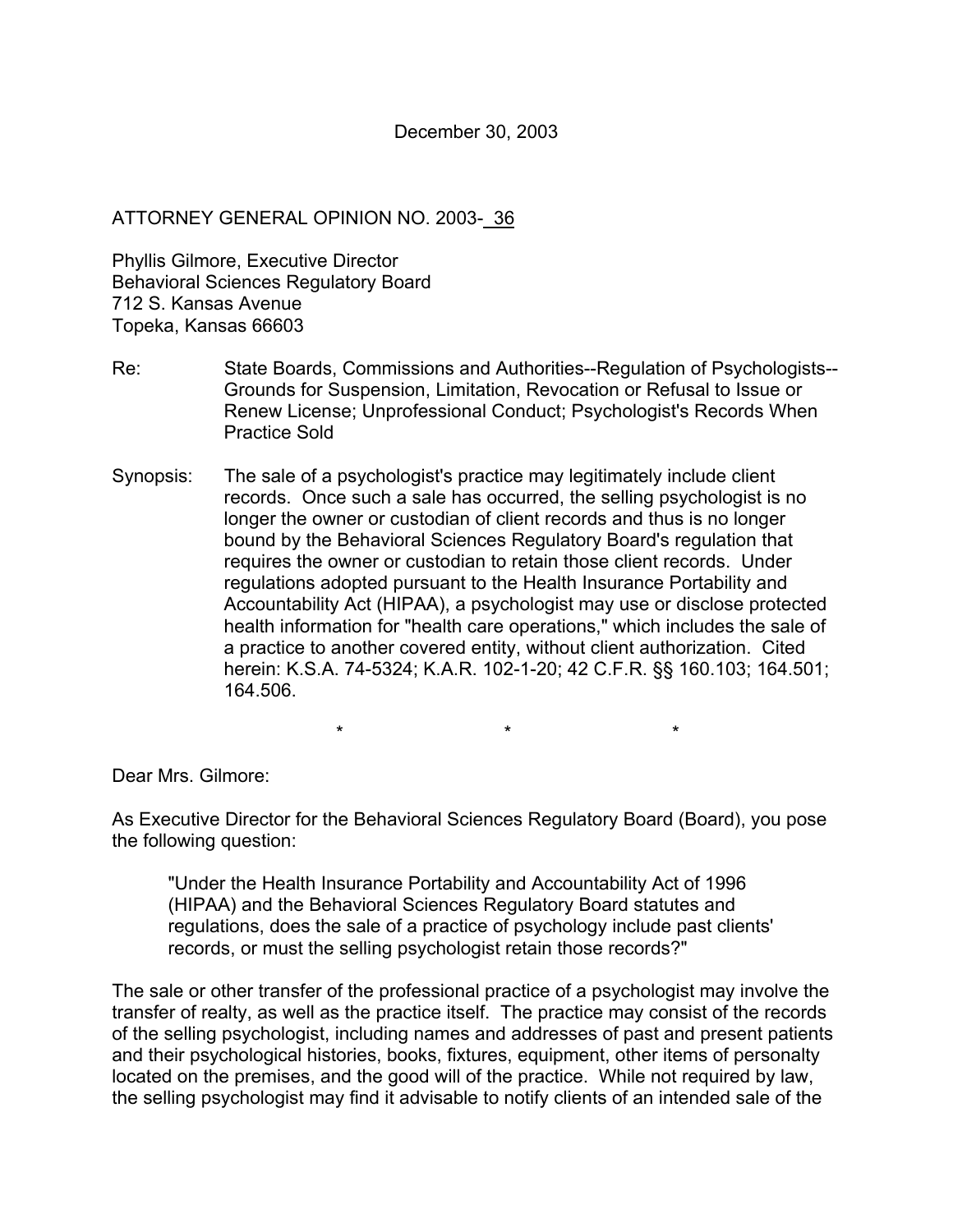practice and determine whether any client objects to the transfer of their records to the .<br>purchasing psychologist.<sup>1</sup> The answers to your questions, however, are not dependant on whether a selling psychologist attends to this consideration.

## Health Insurance Portability and Accountability Act of 1996 (HIPAA)

The regulatory definition of "health care operations" that was adopted pursuant to HIPAA includes in pertinent part:

"(6) Business management and general administrative activities of the [covered] entity, $2$  including, but not limited to:

. . . .

"(iv) The sale, transfer, merger, or consolidation of all or part of the covered entity with another covered entity, or an entity that following such activity will become a covered entity and due diligence related to such activity;  $\ldots$ <sup>3</sup>

Moving to the use of the term "health care operations" in the HIPAA regulations' context, we find that a covered entity may use or disclose protected health information for health care operations,<sup>4</sup> which includes the sale of a practice, without client authorization. Such use or disclosure of protected health information was made crystal clear by the Department of Health and Human Services' commentary to the final HIPAA regulations:

"The Department indicated in the December 2000 preamble of the Privacy Rule its intent to include in the definition of health care operations the actual transfer of protected health information to a successor in interest upon a sale or transfer of its assets. (67 FR 82609.) However, the regulation itself did not expressly provide for the transfer of protected

 <sup>1</sup> <sup>1</sup>15 Am.Jur. 2d Legal Forms, Physicians and Surgeons §§ 202.7 and 202.9.

 $^2$ A psychologist is a "covered entity" under HIPAA by virtue of being a health care provider, assuming the psychologist transmits any health information in electronic form in connection with a covered transaction. 42 C.F.R. § 160.103.

 $^3$  42 C.F.R. § 164.501(6)(iv).

 $4$  42 C.F.R. § 164.506(c)(1).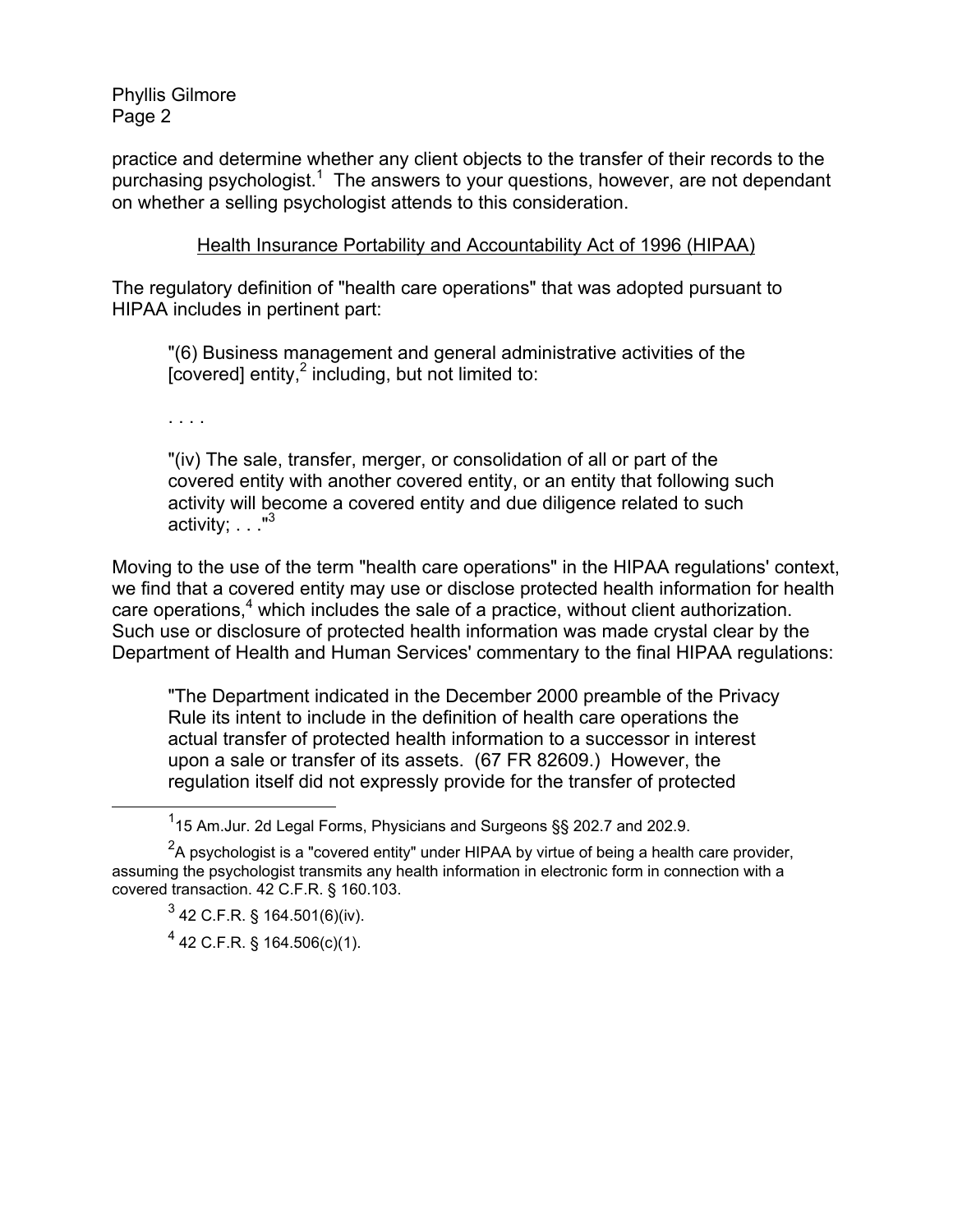> health information upon the sale or transfer of assets to a successor in interest. . . .

"A number of entities expressed concern about the discrepancy between the intent as expressed in the preamble to the December 2000 Privacy Rule and the actual regulatory language. To address these concerns, the Department proposed to add language to paragraph (6) of the definition of 'health care operations' to clarify its intent to permit the transfer of records to a covered entity upon a sale, transfer, merger, or consolidation. This proposed change would prevent the Privacy Rule from interfering with necessary treatment or payment activities upon the sale of a covered entity or its assets. . . .

"Final Modifications. . . . Thus, 'health care operations' includes the sale, transfer, merger, or consolidation of all or part of the covered entity to or with another covered entity, or an entity that will become a covered entity as a result of the transaction, as well as the due diligence activities in connection with such transaction. . . .

"Under the final definition of 'health care operations,' a covered entity may use or disclose protected health information in connection with a sale or transfer of assets to, or a consolidation or merger with, an entity that is or will be a covered entity upon completion of the transaction; and to conduct due diligence in connection with such transaction. The modification makes clear it is also a health care operation to transfer records containing protected health information as part of the transaction. For example, if a pharmacy which is a covered entity buys another pharmacy which is also a covered entity, protected health information can be exchanged between the two entities for the purpose of conducting due diligence, and the selling entity may transfer any records containing protected health information to the new owner upon completion of the transaction. The new owner may then immediately use and disclose those records to provide health care services to the individuals, as well as for payment and health care operations purposes. Since the information would continue to be protected by the Privacy Rule, any other use or disclosure of the information would require an authorization unless otherwise permitted without authorization by the Rule, and the new owner would be obligated to observe the individual's rights of access, amendment, and accounting. The Privacy Rule would not interfere with other legal or ethical obligations of an entity that may arise out of the nature of its business or relationship with its customers or patients to provide such persons with notice of the transaction or an opportunity to agree to the transfer of records containing personal information to the new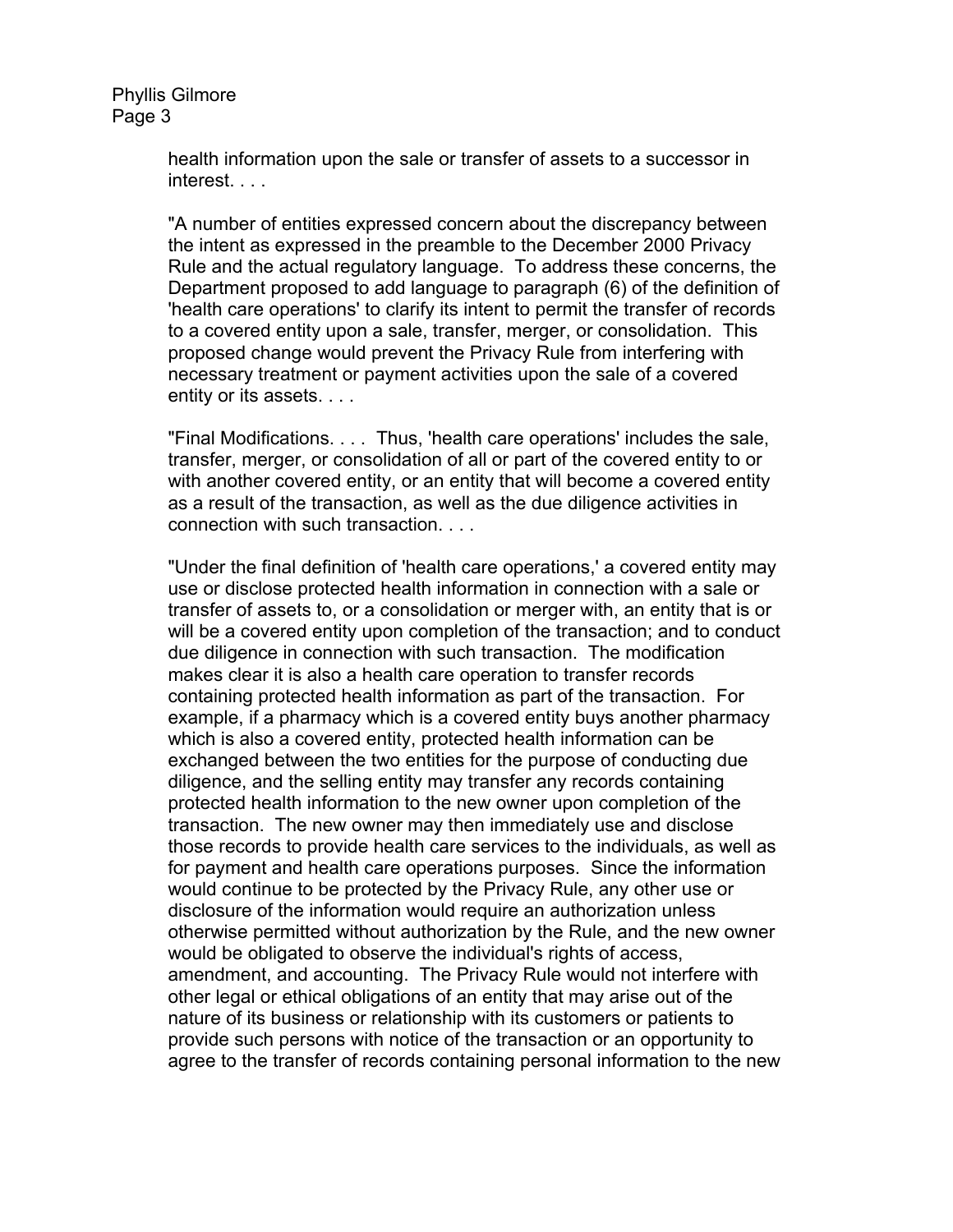owner."5

## Behavioral Sciences Regulatory Board Statutes and Regulations

K.S.A. 74-5324(d) authorizes the Board to take disciplinary action against a psychologist who "has been guilty of unprofessional conduct as defined by rules and regulations established by the board." The Board adopted an unprofessional conduct regulation regarding record-keeping that addresses a psychologist's responsibility concerning retention of records:

"*If a licensee is the owner or custodian of client or patient records*, the licensee shall retain a complete record for the following periods of time:

"(1) At least five years after the date of termination of one or more contacts with an adult; and

"(2) for a client or patient who is a minor on the date of termination of the contact or contacts, at least until the later of the following two dates:

"(A) Two years past the age of majority; or

"(B) five years after the date of termination of the contact or contacts with the minor."6

The sale of a psychologist's practice may legitimately include client records.<sup>7</sup> The parties to a contract of sale of a psychologist's practice should specify in detail the exact nature of the property, which may include client records, being transferred. Assuming the sale of a psychologist's practice does include client records, once that sale has occurred, the selling psychologist is no longer the owner or custodian of client or patient records and is no longer bound by the Board's regulation requiring retention of client records.

In conclusion, the sale of a psychologist's practice may legitimately include client records. Once such a sale has occurred, the selling psychologist is no longer the owner or custodian of client records and thus is no longer bound by the Board's regulation that requires the owner or custodian to retain client records. Under regulations adopted pursuant to the Health Insurance Portability and Accountability Act, a psychologist may use

or disclose protected health information for health care operations, which includes the sale of a practice to another covered entity, without client authorization.

Sincerely,

 <sup>5</sup>  $5$ 67 F.R. 53190-91.

 $^{6}$ K.A.R. 102-1-20(c) (emphasis added).

<sup>7</sup> *See* note 1.